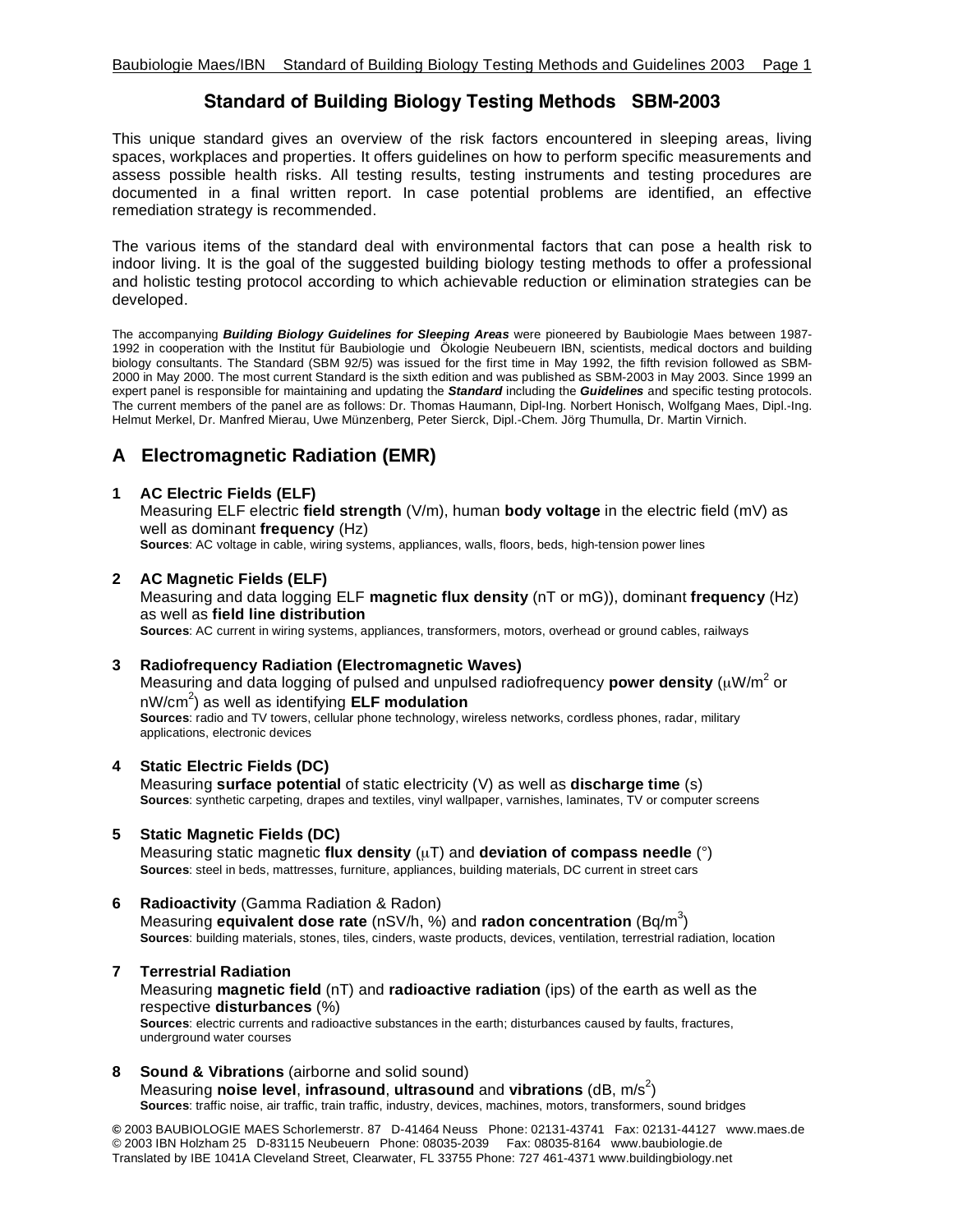# **B Toxins and Indoor Climate**

- **1 Formaldehyde** and Other Toxic Gases Measured are **formaldehyde**, ozone and chlorine; industrial pollutants, natural gas, carbon monoxide, nitrogen dioxide and other combustion gases (ppm,  $\mu$ g/m $^3)$ **Sources:** varnishes, glues, particle board, wood products, furnishings, devices, type of heating, gas leaks, exhaust fumes
- **2 Solvents** and Other Volatile Organic Compounds (VOC's) Measured are **volatile organic compounds** (ppm, ng/cm<sup>3</sup>) such as aldehydes, aliphates, cycloalkanes, alcohols, amines, aromatic compounds, chlorine hydrocarbons, esters, ethers, glycoles, isocyanates, ketones, terpenes **Sources**: paints, varnishes, adhesives, synthetics, particle board, building parts, furniture, cleaners, furnishings
- **3 Biocides** and Other Semi-volatile Organic Compounds (SVOC's) Measured are semi-volatile organic compounds (mg/kg, ng/cm<sup>3</sup>) such as pesticides, insecticides, fungicides, wood preservatives, fire retardants, plasticizer, pyrethroids, PCBs, PAHs, dioxins

**Sources**: wood, leather and carpet protections, adhesives, plastics, sealers, moth-proofing agents, pest-control agents

- **4 Heavy Metals** and Other Inorganic Toxins Measured are **inorganic substances** (mg/kg) such as heavy metals, metal compounds, salts **Sources:** wood preservatives, building materials, building moisture, PVC, paints, glazes, plumbing pipes, industry, environment
- **5 Particles and Fibers** (Dust, Suspended Particles, Asbestos, Other Mineral Fibers) Measured are dust, number and size of particles, asbestos, and other fibers (/cm<sup>3</sup>, /l) **Sources:** aerosols, smoke, soot, dust, building and insulating materials, heating and air-conditioning and heating systems, insulation, appliances, ventilation, environment
- **6 Indoor Climate** (Temperature, Humidity, CO<sub>2</sub>, Air Ions, Odors) Measured are air **temperature** (°C), air **humidity** (% r.h., aw), **oxygen** (vol. **%), carbon dioxide** (ppm), **air pressure** (mbar), **air movement** (m/s) as well as **small ions** (/cm3 ) and **air electricity** (V/m), identification of **odors** and **air exchange rate Source:** building moisture, ventilation, heating, furnishings, breathing activity, static electricity, electromagnetic radiation, dust, environment

# **C Fungi, Bacteria, Allergens**

- **1 Molds** (Spores and Metabolites) Measuring and identifying **mold-like fungi** that can or cannot be cultured, their spores (/m<sup>3</sup>, /dm<sup>3</sup>, /g ) and their metabolites (volatile organic compounds such as MVOC and mycotoxins) **Sources:** moisture damage, heat bridges, building material, ventilation, air-conditioning, furnishings, environment
- **2 Yeasts** and their Metabolites Measuring and identifying **yeast-like fungi** (/m<sup>3</sup>, /dm<sup>3</sup>, /g ) and their metabolites **Sources:** moist areas, hygiene problems, food storage, garbage, appliances, furnishings, environment
- **3 Bacteria** and their Metabolites Measuring and identifying **bacteria** (/m<sup>3</sup>, /dm<sup>3</sup>, /g ) and their metabolites **Sources:** moisture damage, waste water damage, hygiene problems, food storage, garbage, environment
- **4 Dust Mites** and other Allergens Measuring **number** and feces of dust mites, pollen, grasses, animal hair (/m<sup>3</sup>, /g, %) **Sources:** dust mites and their metabolites, hygiene problems, house dust, humidity, ventilation, environment

The following measurements can also be part of a Building Biology Survey: light quality, lighting intensity and UV exposure, potable water quality, testing of building materials, furniture and other furnishings, as well as for home and wood pests. Please also consult the accompanying *Building Biology Guidelines for Sleeping Areas***,** which have been developed specifically for long-term risks and the sensitive time of regeneration or sleep. The main focus of the Building Biology Assessment is based on experience, prevention and the achievable.

**©** 2003 BAUBIOLOGIE MAES Schorlemerstr. 87 D-41464 Neuss Phone: 02131-43741 Fax: 02131-44127 www.maes.de © 2003 IBN Holzham 25 D-83115 Neubeuern Phone: 08035-2039 Fax: 08035-8164 www.baubiologie.de Translated by IBE 1041A Cleveland Street, Clearwater, FL 33755 Phone: 727 461-4371 www.buildingbiology.net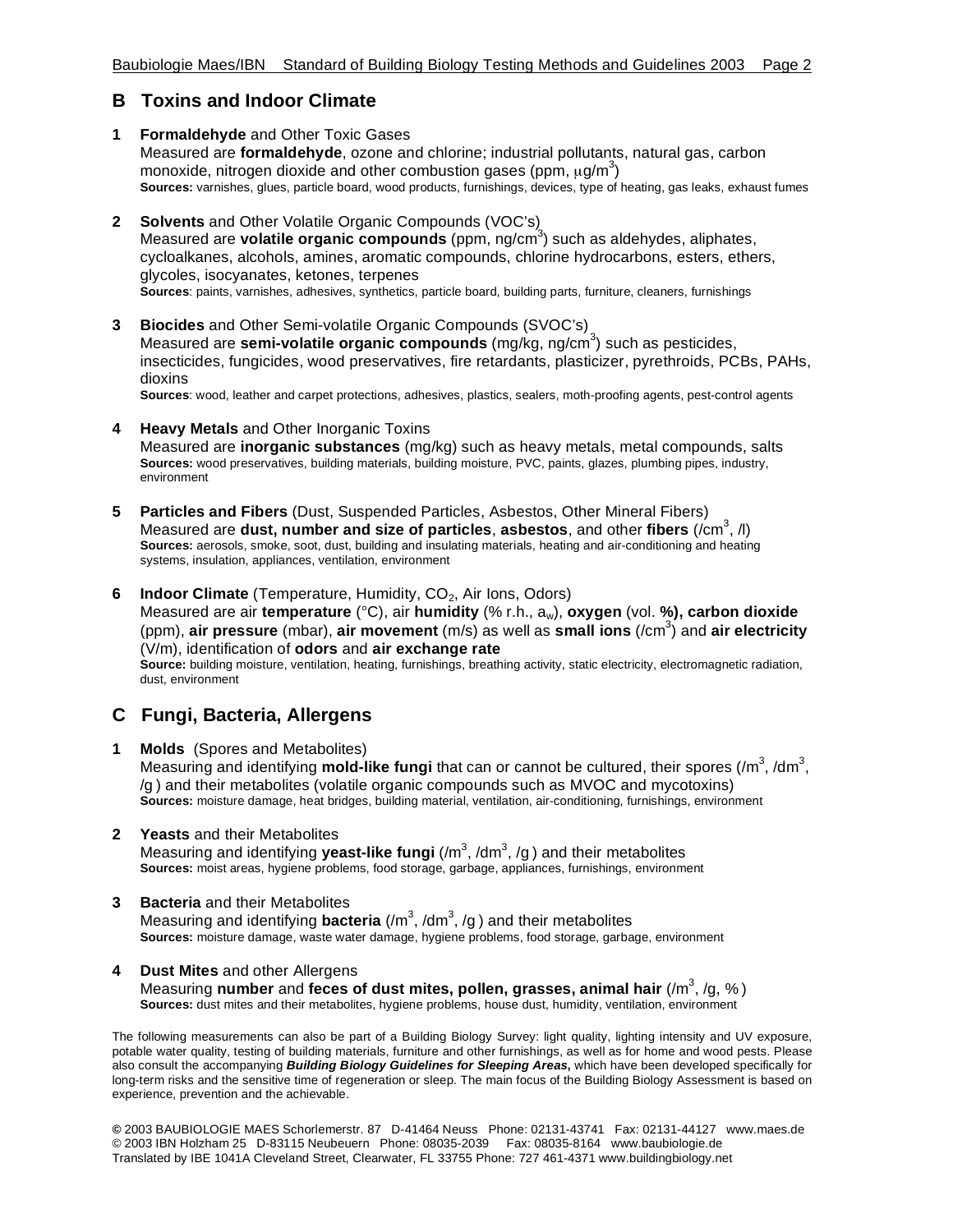Supplement to the Standard of Building Biology Testing Methods SBM-2003

# **Building Biology Guidelines for Sleeping Areas**

The *Building Biology Guidelines* are based on the precautionary principle. They are specifically designed for sleeping areas associated with long-term risks and a most sensitive window of opportunity for regeneration. After thousands of surveys over many years, they have a proven track record and focus on the achievable.

|                                                                 |      | No<br>Anomaly | Weak<br>Anomaly |  | <b>Strong</b><br>Anomaly | <b>Extreme</b><br>Anomaly |  |
|-----------------------------------------------------------------|------|---------------|-----------------|--|--------------------------|---------------------------|--|
| A Electromagnetic Radiation (EMR)<br>1 AC Electric Fields (ELF) |      |               |                 |  |                          |                           |  |
| Field ethenatic in value an motor                               | 11.2 |               |                 |  |                          | $ \sim$ $\sim$            |  |

| Field strength in volt per meter | V/m |      | $1 - 5$    | $5 - 50$     | > 50  |
|----------------------------------|-----|------|------------|--------------|-------|
| <b>Body voltage in millivolt</b> | mV  | 10 > | $10 - 100$ | $100 - 1000$ | >1000 |

ACGIH (1996) occupational TLV 25,000 V/m; WHO/ICNIRP 5,000 V/m; Germany: DIN/VDE 0848 occupational: 20,000 V/m and general public: 7,000 V/m; MPR 25 V/m; TCO 10 V/m; US Congress recommendation in 1996: 10 V/m; nerve stimulation (RWE) starting at 15 mV; natural background < 0.0001 V/m

#### **2 AC Magnetic Fields (ELF)**

| Flux density in nanotesla         |    | < 20  | $20 - 100$ | $100 - 500$ | > 500 |
|-----------------------------------|----|-------|------------|-------------|-------|
| <b>Flux density in milligauss</b> | mG | < 0.2 | $0.2 - 1$  |             |       |

ACGIH (1996) occupational TLV 1,000,000 nT; Germany: DIN/VDE 0848: occupational 5,000,000 nT and general public 400,000 nT; WHO/ICNIRP 100,000 nT; MPR 250 nT; TCO 200 nT; BlmSchV 100,000 nT; US Congress recommendation in 1996: 200 nT; Germany DIN/VDE 0107 (EEG): 200 nT; Switzerland: 1000 nT (long-term exposure); WHO/IARC (2001): 300 - 400 nT are considered potentially carcinogenic for humans; natural background < 0.0002 nT

#### **3 Radiofrequency Radiation (Electromagnetic Waves)**

| <b>Power density</b> in microwatt per square meter |                        |        |              |              |         |
|----------------------------------------------------|------------------------|--------|--------------|--------------|---------|
| <b>Pulsed</b>                                      | $\mu$ W/m <sup>2</sup> | < 0.1  | $0.1 - 5$    | $5 - 100$    | >100    |
|                                                    | nW/cm <sup>2</sup>     | < 0.01 | $0.01 - 0.5$ | $0.5 - 10$   | > 10    |
| <b>Unpulsed</b>                                    | $\mu$ W/m <sup>2</sup> |        | $1 - 50$     | $50 - 1,000$ | > 1,000 |
|                                                    | nW/cm <sup>2</sup>     | < 0.1  | $0.1 - 5$    | $5 - 100$    | >100    |

USA: ANSI/IEE 6 - 12 million µW/m<sup>2</sup> (depending on frequency); Germany: DIN/VDE 0848 occupational: 25 – 100 million µW/m<sup>2</sup> and general public BlmSchV, WHO/IRPA: 2 – 10 million μW/m<sup>2</sup> (depending on frequency); Mobile Phone Technology: Salzburg Resolution, Medical Association of Germany, EEG changes: 1,000  $\mu$ W/m<sup>2</sup> (pulsed); EU Parliament STOA: 100  $\mu$ W/m<sup>2</sup>; Salzburg County (Austria): outdoor 10  $\mu$ W/m<sup>2</sup>, indoor 1 $\mu$ W/m<sup>2</sup>; Sensitivity of mobile phones: < 0.001 $\mu$ W/m<sup>2</sup>; natural background <  $0.000001 \mu$ W/m<sup>2</sup>

# **4 Static Electric Fields (DC)**

| Surface potential in volt        | < 100 |           | $100 - 500$   $500 - 2000$ | > 2000 |
|----------------------------------|-------|-----------|----------------------------|--------|
| <b>Discharge time in seconds</b> | ~10   | $10 - 20$ | $20 - 30$                  | > 30   |

MPR and TCO: 500 V; damage of electronic parts: from 100 V; painful shocks and actual sparks from 2,000 – 3,000 V

#### **5 Static Magnetic Fields (DC)**

| Deviation of flux density<br>in microtesla |  |          | $2 - 10$   | >10  |
|--------------------------------------------|--|----------|------------|------|
| Deviation of compass needle<br>in degree   |  | $2 - 10$ | $10 - 100$ | >100 |

Germany: DIN/VDE 0848 occupational 67,900 μT and general public 21,200 μT;

USA/Austria 5,000 – 200,000 μT; MRI ca. 2 T; earth's magnetic field across temperate latitudes 40 – 50 μT  $\pm$  0.01 – 1 μT; magnetic field of eye 0.0001 nT, brain 0.001 nT; heart 0.05 nT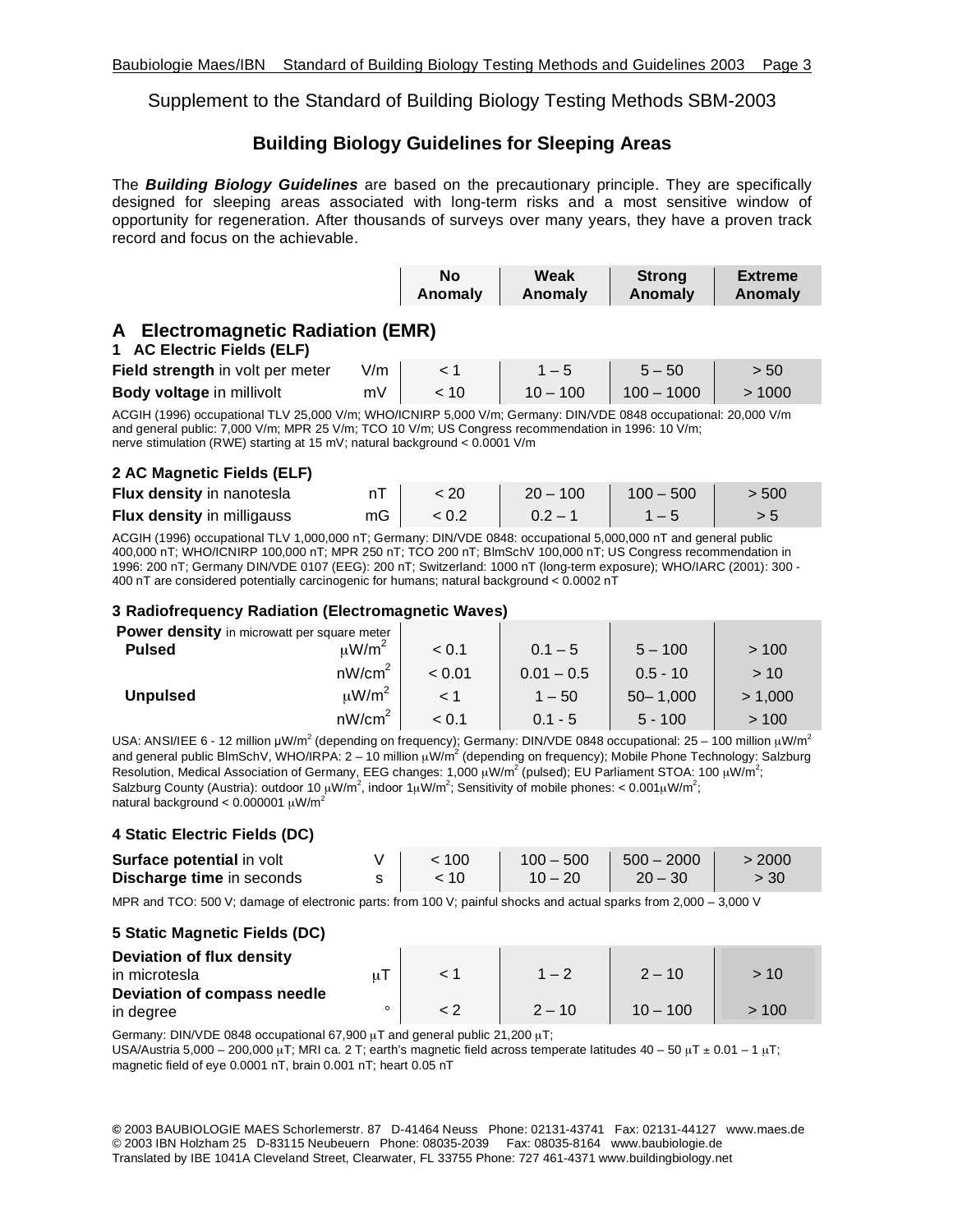### **6 Radioactivity (Gamma Radiation and Radon)**

| Equivalent dose rate                                                                                           |      |           |            |      |
|----------------------------------------------------------------------------------------------------------------|------|-----------|------------|------|
| in percent %                                                                                                   | < 50 | $50 - 70$ | $70 - 100$ | >100 |
| USA federal law: general population < 5 mSv/a and workers < 50 mSv/a; USA average background 1.3 mS/a; Germany |      |           |            |      |

average background 0.85 mSv/a (100 nSv/h) - depending on the local surroundings; BGA: general population 1.67 mSv/a; Radiation Protection Branch Germany (SSK): general population 1 mSv/a, additional exposure and at the workplace 20 mSv/a If deviation from average background radiation is substantial, the percentage range of the equivalent dose rate must be minimized accordingly.

| Radon                                 |      |           |            |       |
|---------------------------------------|------|-----------|------------|-------|
| in becquerel per cubic meter $Bq/m^3$ | < 20 | $20 - 50$ | $50 - 200$ | > 200 |
|                                       |      |           |            |       |

EPA recommendation: 150 Bq/m<sup>3</sup>; Swedish recommendation: 200 Bq/m<sup>3</sup>; Radiation Protection Branch Germany (SSK): 250 Bq/m3

# **7 Terrestrial Radiation (Geomagnetic Field, Geological Disturbances)**

| Disturbance of geomagnetic field<br>in nanotesla nT | ~< 100 | $100 - 200$ | $200 - 1,000$ | > 1.000 |
|-----------------------------------------------------|--------|-------------|---------------|---------|
|                                                     |        |             |               |         |
| Disturbance of terrestrial radiation                |        |             |               |         |
| in percent %                                        | ~10    | $10 - 20$   | $20 - 50$     | > 50    |

natural fluctuations of the earth's magnetic field: temporal 10 – 100 nT; local (magnetic storms caused by solar eruptions) 100 – 1,000 nT

# **B Environmental Toxins & Indoor Climate 1 Formaldehyde and Other Toxic Gases**

# **Formaldehyde** in parts per million

| <b>I</b> UTHRIGUEITYCE IN PARS PET HIMPH |                                     |       |
|------------------------------------------|-------------------------------------|-------|
| ppm                                      | $< 0.02$   0.02 - 0.05   0.05 - 0.1 | > 0.1 |

MAK–threshold value: 0.5 ppm; WHO 0.05 ppm; ACGHI ceiling limit 0.3 ppm; BGA recommendations: 0.1 ppm; Katalyse Institute 0.04 ppm; VDI 1992: 0.02 ppm; natural background 0.002 ppm; irritation of mucous membranes and eyes 0.05 ppm; smell threshold 0.05 ppm; life-threating from 30 ppm

# **2 Solvents and Other Volatile Organic Compounds (VOC)**

| VOC in microgram per cubic meter |       |                           |         |
|----------------------------------|-------|---------------------------|---------|
| $\mu$ g/m <sup>3</sup>           | < 100 | $100 - 300$ $300 - 1,000$ | > 1.000 |
| . 3<br>.<br>-- -                 |       |                           |         |

Molhave (1986) 200 μg/m $^3$ ; Seifert (BGA 1990) 300 μg/m $^3$ ; Association of Enviornmental Chemistry GfU (1998) 200 μg/m $^3$ 

# **3 Biocides and other Semi-volatile Compounds (SVOC's)**

Sum total in nanogram per cubic meter (air) and in milligram per kilogram (material)

| <b>Pesticides</b>            | air  | nq/m <sup>3</sup> | < 5   | $5 - 50$    | $50 - 100$  | >100  |
|------------------------------|------|-------------------|-------|-------------|-------------|-------|
| PCP, Lindane, Permethrin     | wood | mg/kg             | < 0.2 | $0.2 - 5$   | $5 - 100$   | >100  |
| Dichlofluanid, Chlorpyriphos | dust | mg/kg             | < 0.2 | $0.2 - 1$   | $1 - 5$     | > 5   |
| PCB, fire retardants         | dust | mg/kg             | < 0.1 | $0.1 - 1$   | $1 - 10$    | > 10  |
| <b>PAH</b>                   | dust | mg/kg             | < 0.5 | $0.5 - 5$   | $5 - 50$    | > 50  |
| <b>Plasticizer</b>           | dust | mg/kg             | < 100 | $100 - 250$ | $250 - 500$ | > 500 |
|                              |      |                   |       |             |             |       |

Values only for chlorinated fire retardants; values only for plasticizers absorbed by dust (total content times 3); PCB according to LAGA; PAH according to EPA; PCP ban in Germany: 5 mg/kg (wood); BGA 1000 ng/m $^3$ ; ARGE-Bau 100 ng/m $^3$ , 1 mg/kg (dust)